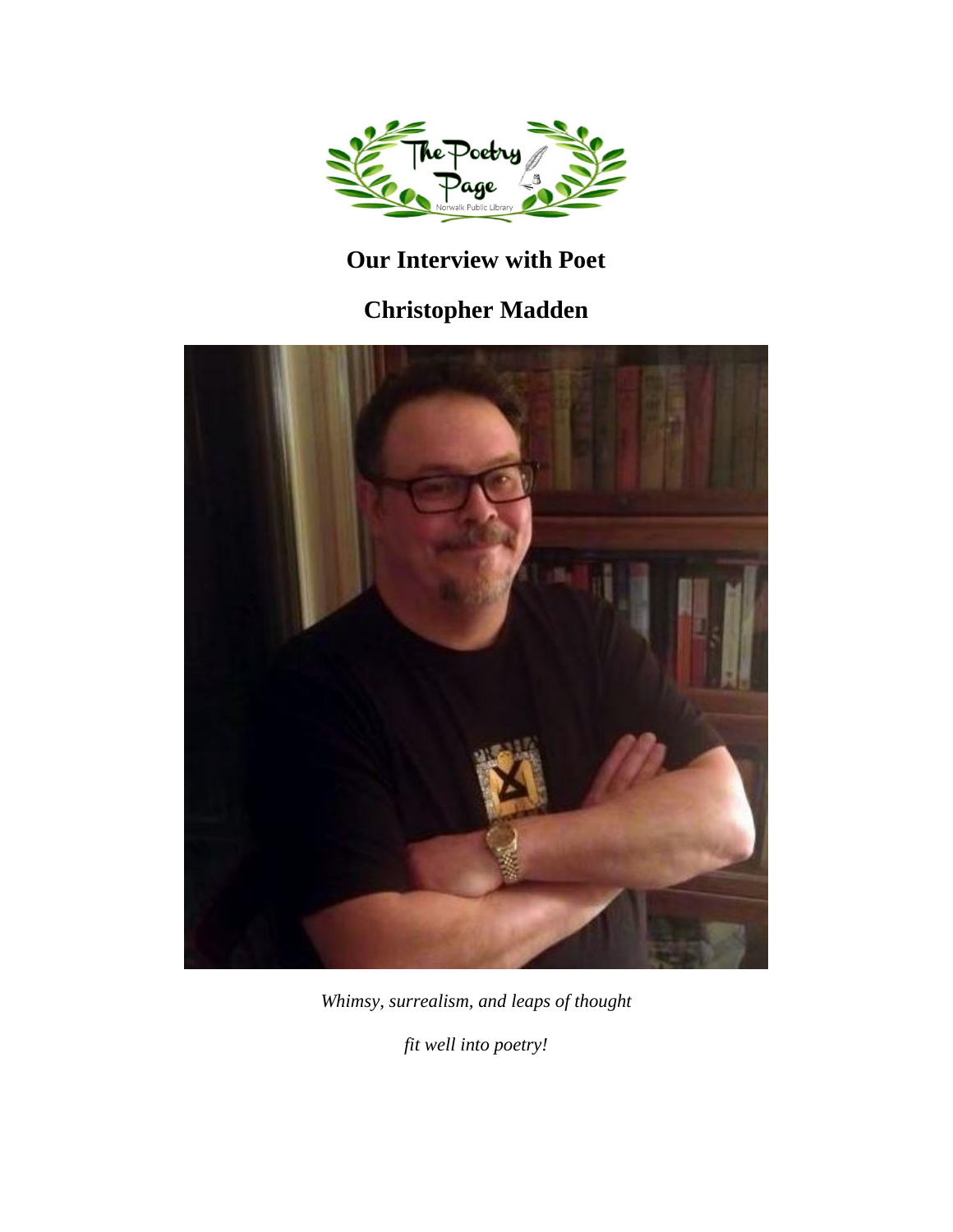**Sally from the Norwalk Public Library**: Hi Christopher! Thanks for joining us today! I'm so happy to be interviewing you! You were in my Fairfield University MFA in Creative Writing graduating class, and now you are a great friend of the Norwalk Public Library. We just seem to keep meeting!

I know in graduate school you had been writing a piece on Bigfoot. Was that fiction, or nonfiction? I don't think you were focusing on poetry in graduate school. Am I correct?

**Christopher**: The Bigfoot writing was a little of both. I was working on a novel – *The Saugatuck Bigfoot Research Center* -- which started as a straight up parody of Bigfoot mania. But I became more interested in the people who believe in Bigfoot. I spent one semester writing nonfiction, and went on several Bigfoot searches in Arkansas and Ohio with seekers and believers. I also interviewed a few proprietors of Bigfoot museums. It was not what I expected. I took one poetry workshop my last week in grad school.



**Sally**: At what point in your life did you begin writing poetry? Had you always loved poetry from childhood on, or did that come later in life for you?

**Christopher**: Like many kids of my era, I got hooked on nursery rhymes and then it progressed. Beatrix Potter was a gateway drug that lead to Dr. Seuss and Shel Silverstein.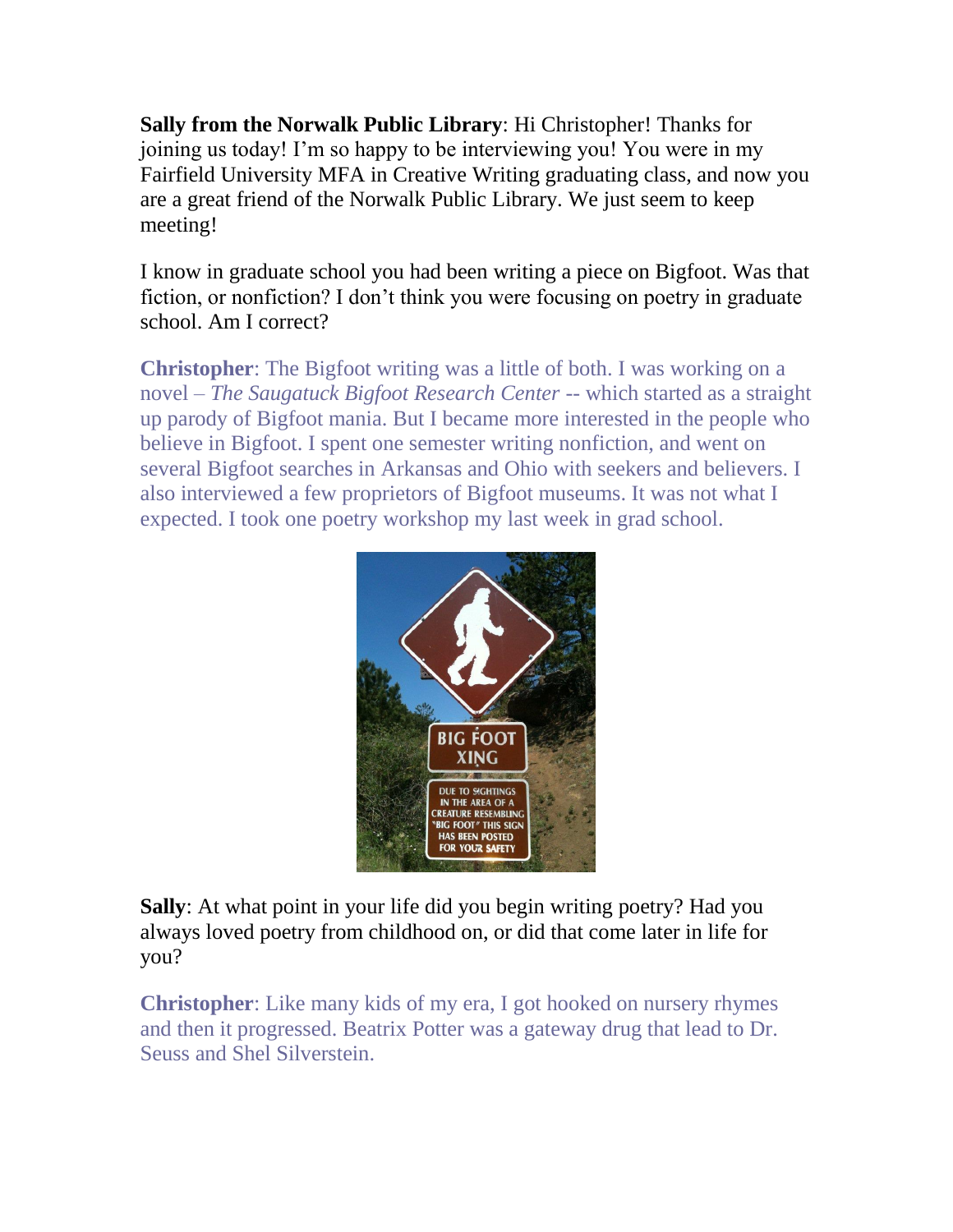

I started writing poetry as an undergrad. One of my earliest poems, "Buses Run Every Day," was published in 1986 when I was a first-year college student. Whimsy, surrealism, and leaps of thought fit well into poetry. A poetry collection that amazed me as an undergrad was Rafael Alberti's, *The Owl's Insomnia*. I had the great fortune of working with poets Kelly Cherry and Dean Young when I was an undergrad at the University of Wisconsin. Fiction won out temporarily, but the poetry always stuck around.



*A poetry collection that amazed me!*

**Sally**: I always like to know who a poet's favorite poets are. It is interesting because often one can see the influence in the work. Certainly, one can see a kindred sensibility. Who are yours? What are a few of your favorite poems? What makes them favorites?

**Christopher**: This changes frequently. James Tate's anti-poetry is fascinating because it is surreal, and breaks every rule that one can think of. "The All But Perfect Evening by the Lake" is a good example. I had the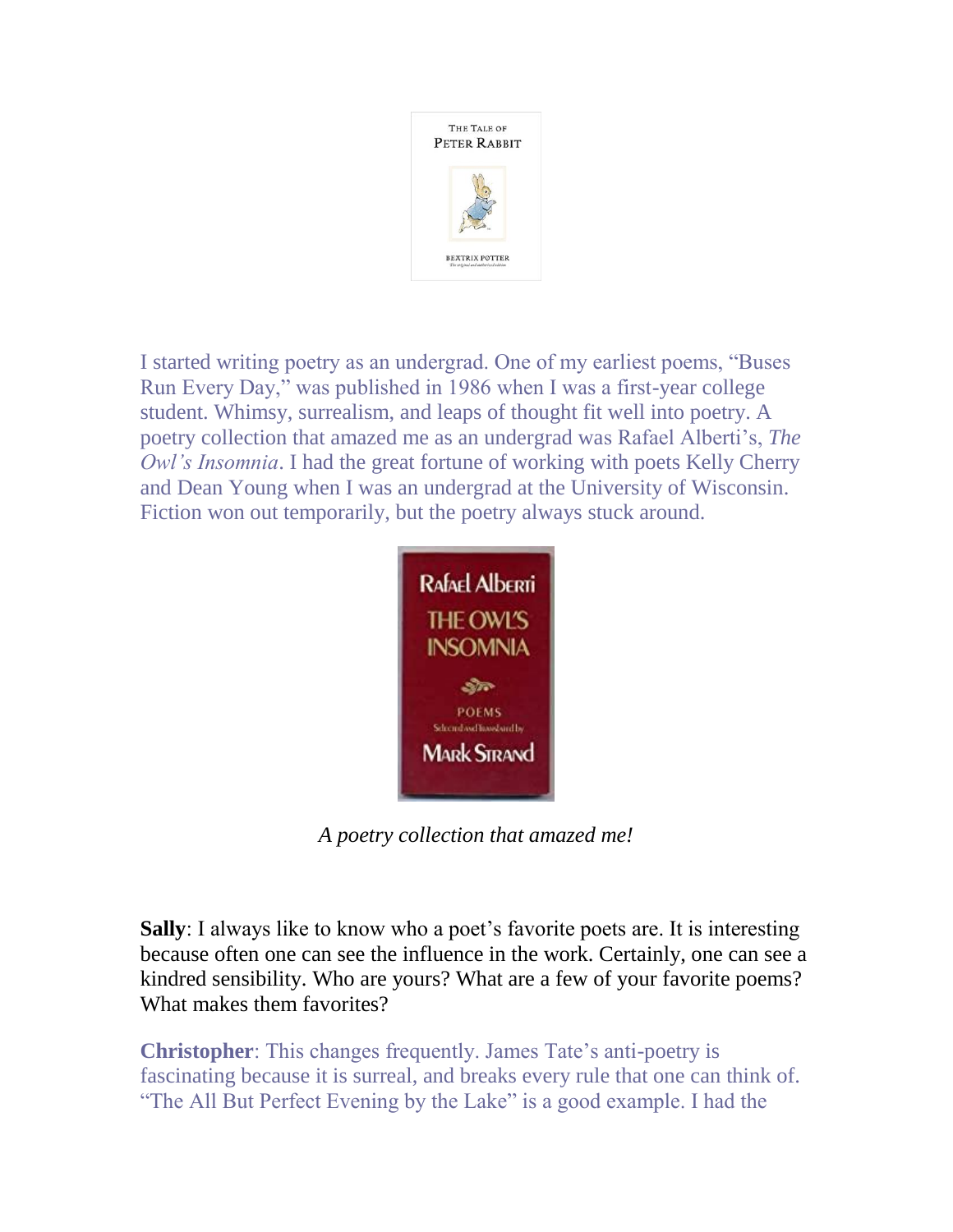great fortune of seeing Tracy K. Smith, the former poet laureate in Norwalk a few years ago. Her collection, *Life on Mars*, is a must-read. I am not a spoken-word performer, but I admire some of the poets that can do it well. Danez Smith can captivate an audience, but the work on the page is also remarkable. "Dinosaurs in the Hood" comes to mind. I am new to Joy Harjo, the current poet laureate of the United States, but her work continues to surprise me.

**Sally**: You recently founded the publishing company, Woodhall Press. It's amazingly successful for being so new. Please tell us how this came about! What was the original idea? How did you make the dream become a reality? How do you select your authors? Which genres do you publish? What does its name, Woodhall, refer to?

**Christopher**: "Woodhall Press" sounded sturdy. Plus, books are still made of wood—mostly. At least for now. Our first publication, *Mentoring Teenage Heroes*, features nonfiction case-studies, and essays about Joseph Campbell's monomyth. It doesn't fit neatly into one section of the bookshelf. So we made a press for it.



We publish fiction, essays, flash nonfiction collections, and have done two children's books. *Oysterville: Poems* is a poetry chapbook featuring Norwalk poets. Our latest book is from former Maine Poet Laureate, Baron Wormser: *Songs From a Voice.* It's a novel that has quatrains embedded in between sections, and that is otherwise chapterless. Like our first publication, it fits into our ethos of publishing essential books that don't necessarily behave as books should. In the dirty business of book sales, yes, our books are available nationally from the big sites, but why not support your local bookstore? There is more info at [www.woodhallpress.com.](http://www.woodhallpress.com/)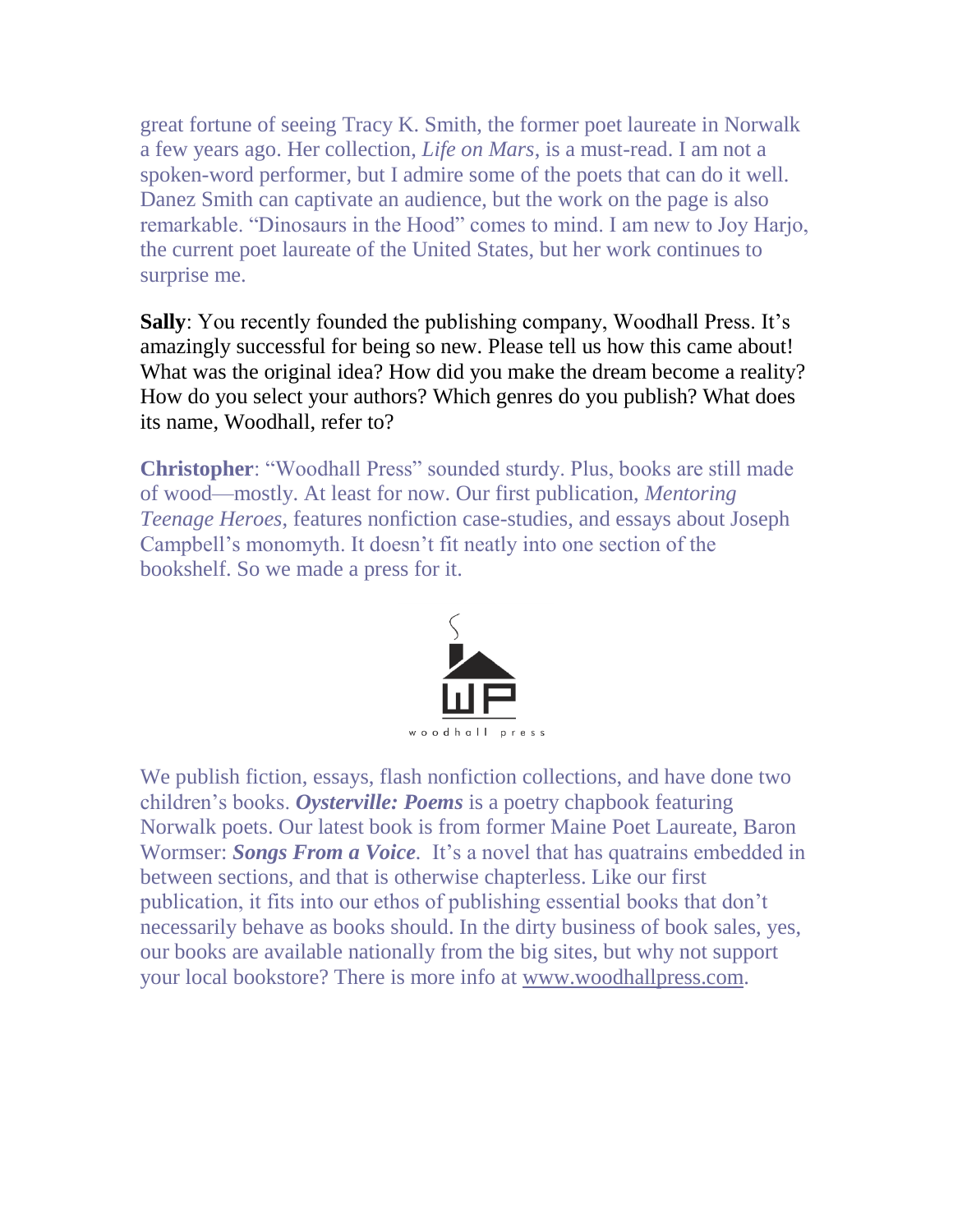

**Sally**: You are also the **BRAG**— *Black Rock Art Guild: Visual and Performing Artists based in Bridgeport, CT* —Performing Arts Co-director. How did you become involved in **BRAG**? Tell us a little about BRAG, and how other poets can be become involved? How is **BRAG** handling things during COVID? Do you have readings, etc. on zoom or facebook?



**Christopher**: One of my former colleagues at Fairfleld University, the poet Janet Krauss, was a founder of **BRAG**. It is an informal collective of visual and fine artists, as well as some performers and actors. For the last four years we have had an Ekphrasis show and reading at the Fairfield University Bookstore with readings and poems posted next to the artwork. Poets picked one or two pieces, and created poems in response to them. A few painters have created paintings from poems, too. It is a fertile environment. We don't have any public readings scheduled currently, but keep checking their website: [www.blackrockartguild.wordpress.com.](http://www.blackrockartguild.wordpress.com/)

**Sally**: Sounds a little like our inaugural *Art & Text* exhibit last year at the Norwalk Public Library! Our artists created art works after poems, and we hung the exhibit so that the poem could be read next to the art work created in response to it. You were one of our exhibited poets!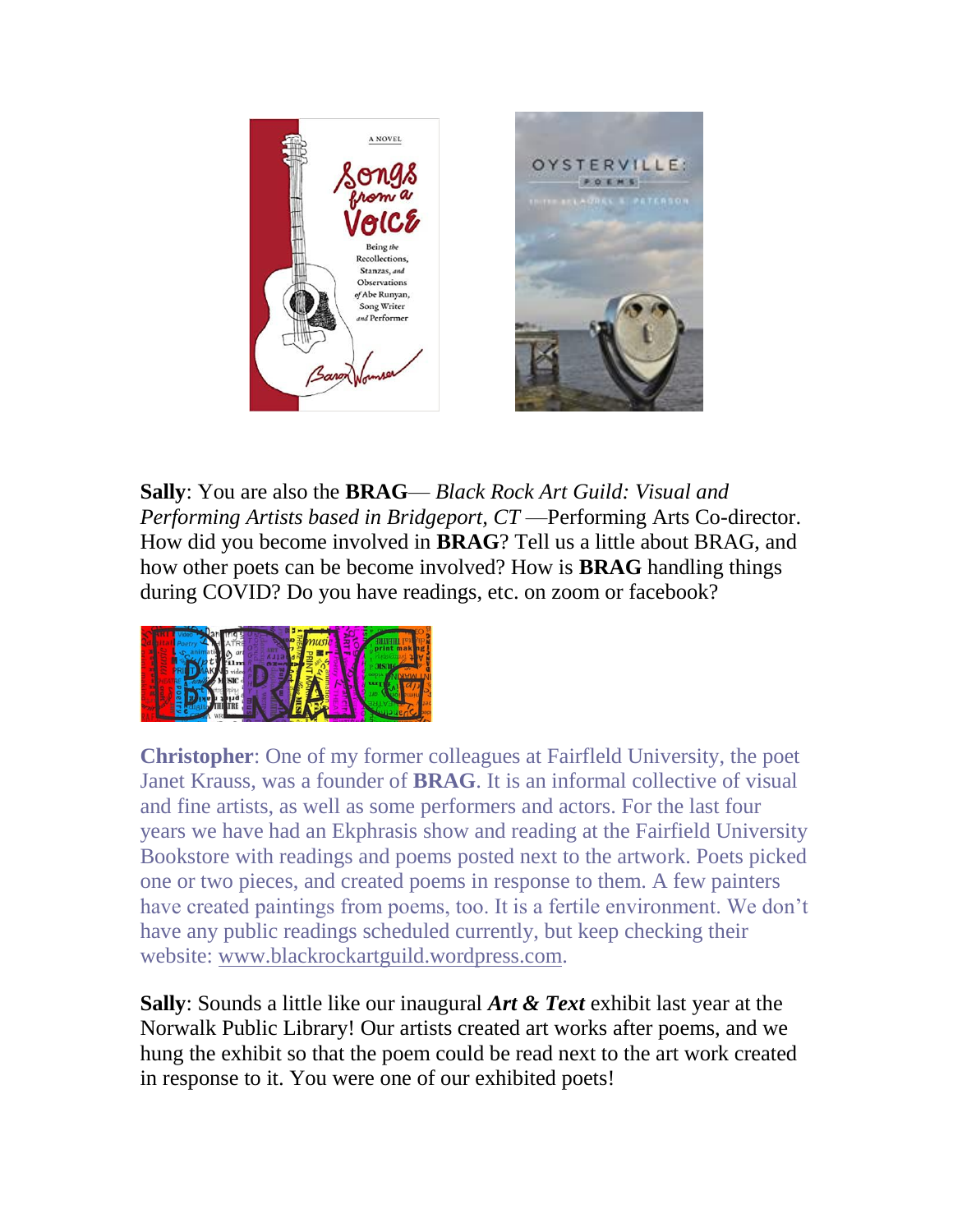I know you recently gave a **FUMFA** (Fairfield University MFA) reading live on facebook. Can you tell us a little about that? Can anyone tune in to watch these readings, and is a recording of them available afterwards?

**Christopher**: *FUMFA Poets & Writers Live* is a facebook page which is open to the public. There are weekly readings on Sunday evenings featuring alum of the Fairfield University MFA, and other MFA-adjacent writers. It is a great series, and they archive the previous readings so you can still watch them even if you can't tune in live.

**Sally**: It's really admirable, Christopher, how you support the arts, and help other writers develop, and achieve recognition through your publishing company, **Woodhall Press**, and **BRAG**. This must take a lot of energy! How do you fit in your own writing? Does your public work conflict with your own private work as poet? Or perhaps— as is sometimes the case— it fuels it?

**Christopher**: A good example is "My Heart is a Red Red Bird Just Beyond the Reach of My Fingertips," inspired by BRAG artist Sheila Weaver's painting *A Mother's Roots*. The poem and painting were created for a canceled April Ekphrasis show. The poem started off about one thing, and then changed once COVID-19 locked down the country. Editing and publishing and organizing events takes time and psychic energy, but it almost always gives back. Gosh I miss live readings so very much.

Sally: Yes, I know. We had a poetry open mic scheduled at the library just before we closed. Everyone was looking forward to it.

What about your own publishing? Do you publish poems in journals? Do you have a book of your own brewing?

**Christopher**: I've had poems published in a few small journals, and a few stories. I write regularly, and am working on a new novel. I ignore my own advice about sending out work. Getting published is a bonus, of course, but writing and creating is its own end.

**Sally**: Absolutely. I always say that publishing is secondary. What really matters is the work; the genuine, true work.

What's Christopher Madden like behind all this success? Do you garden, and read?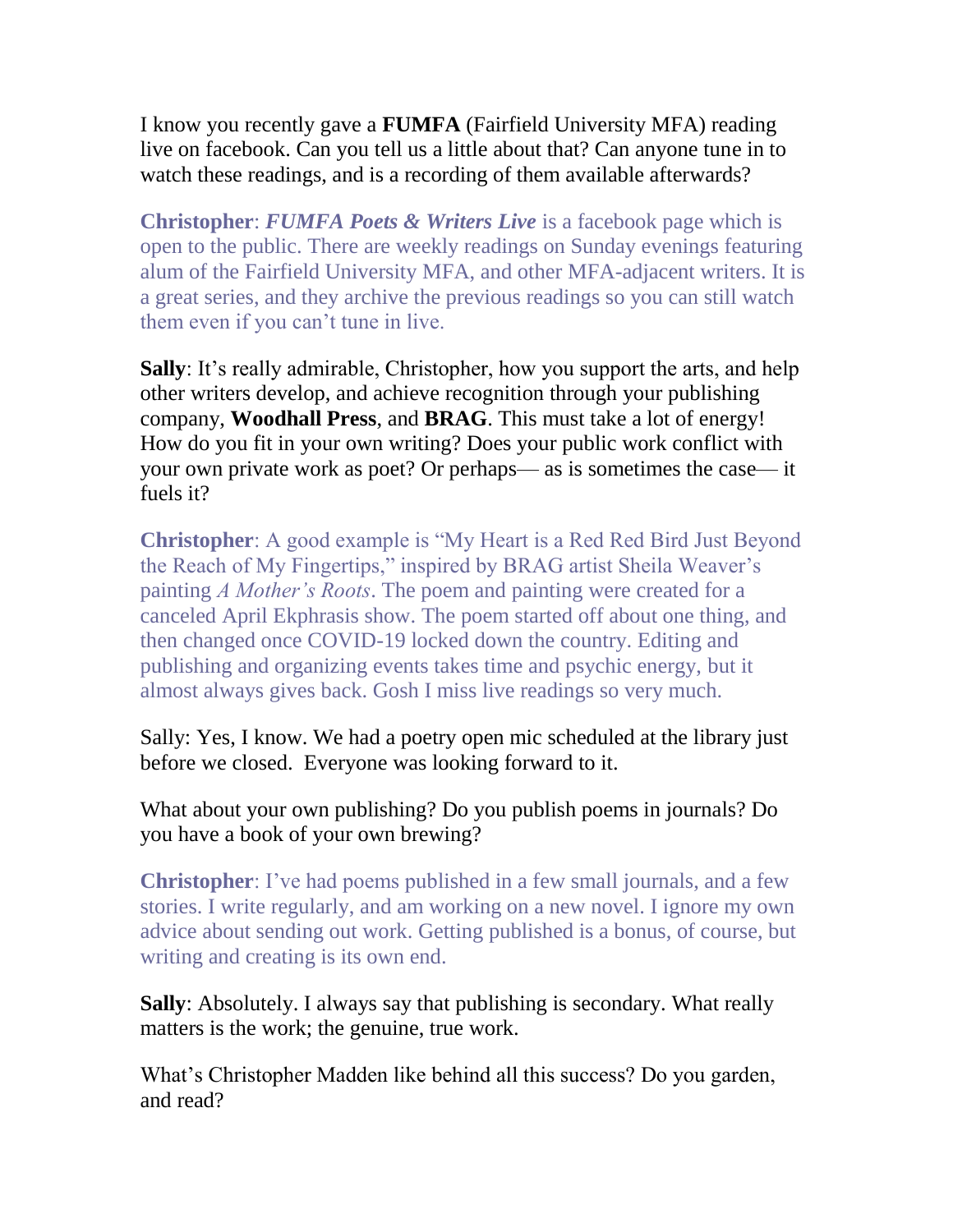**Christopher**: My wife is the visionary force behind our lovely gardens, so I do a lot of the raking and dump runs. Our house was severely damaged by a massive tree that fell last fall, and the reconstruction was finished in late April. I spend a lot of time over-thinking which paintings to re-hang because I suppose I'm reluctant to mar the tabula rasa of freshly painted walls. Consequently, I've bumped my knee on the same painting three different times. Once more and I'll



have to put it up, or write a poem.

**Now, a selction of Christopher's poems!...**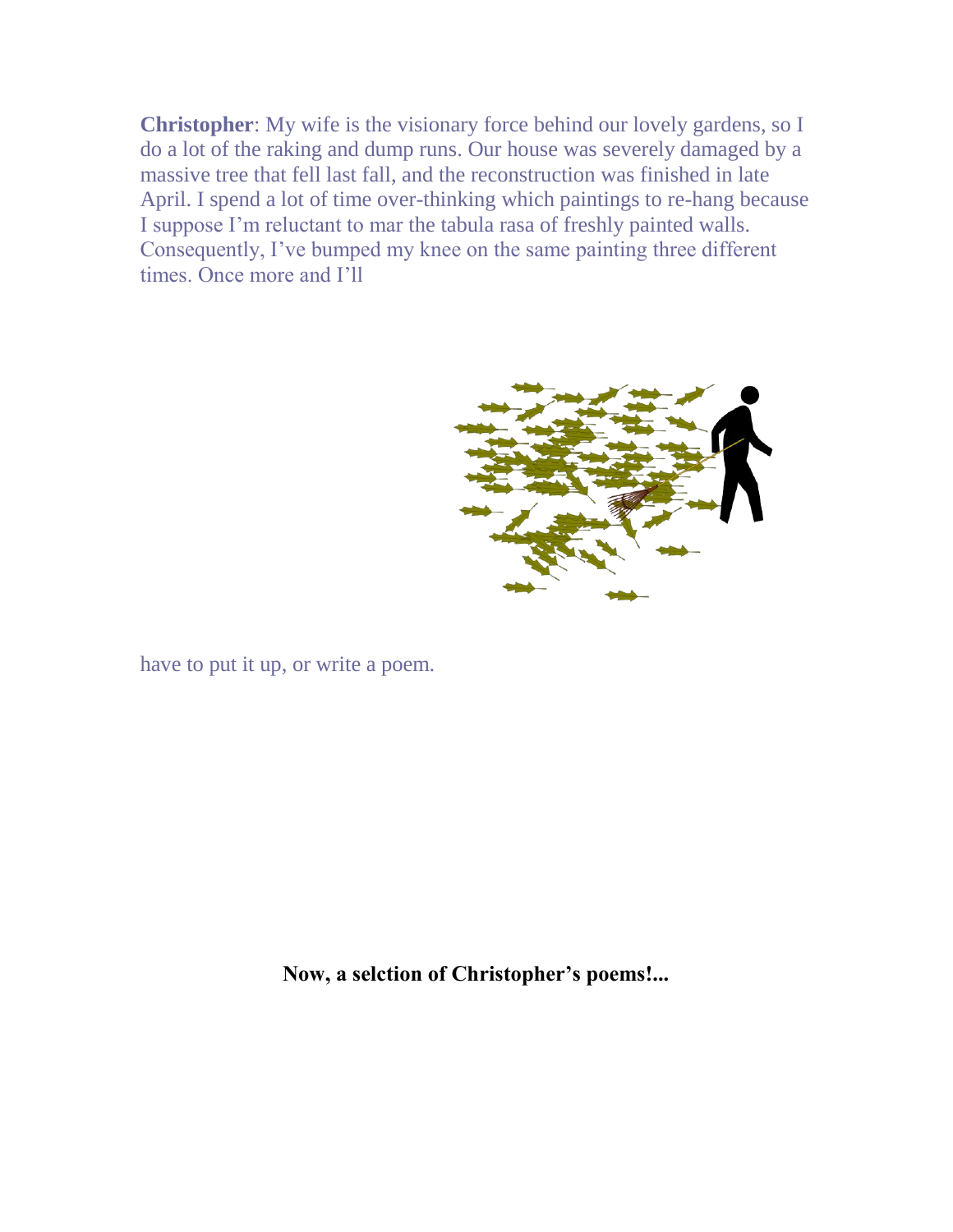### **Cubical**

In my old office a coworker called home at least twice a day to sing to her dog in her operatic voice.

Who were we to interfere with the joyful noise of belting out showtunes and sea shanties to an answering machine?

It was distracting, odd, and maddeningly disruptive, but funny, also, until two humorless cops enforced the restraining order.

Only then, her makeup a stream, her *joie-de-vivre* handcuffed behind her back, did we learn that the "Ex" owned the dog.

It was if her front wheel suddenly stopped and she went soaring over the handlebars into quiet.

Christopher Madden

A version of this poem appeared in *Temenos Literary Journal*.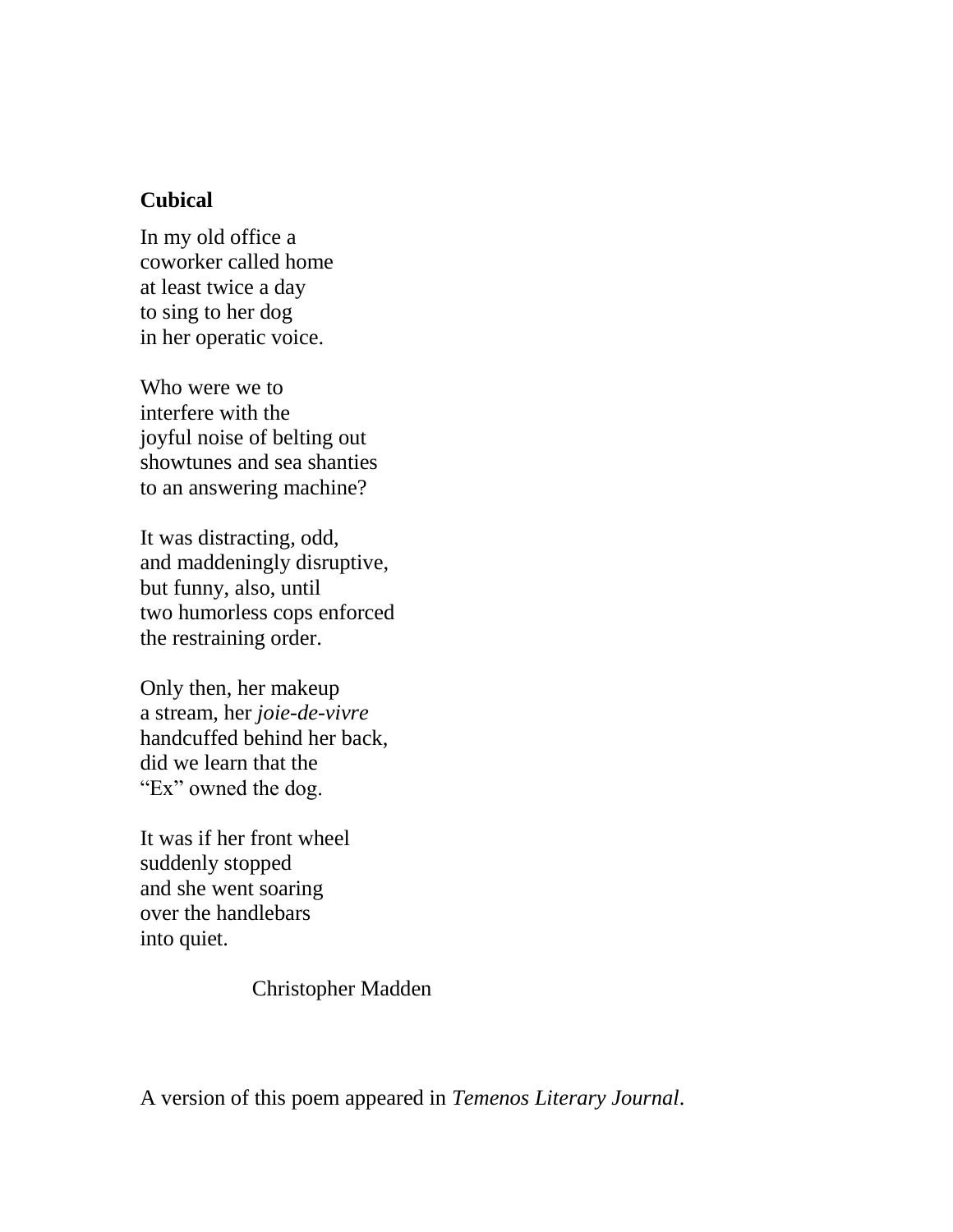### **My Heart is a Red Red Bird Just Beyond My Fingertips**

After the Painting "A Mother's Roots" by Sheila Weaver, and Tennessee Williams

My heart is a red red bird I Cool myself in the jet streams of its pterodactyl wings

My head is red vines of ivy tethering me with reason, keeping me grounded

But my heart is a red red bird, Pied-pipering me, just beyond the reach of my fingertips

Won't you alight on my ungloved hands? Kiss my cheeks, so I can feel warmth on my face?

Oh red red bird, I am not alone there are door knobs to clean surfaces to sanitize air to air out

I am a crime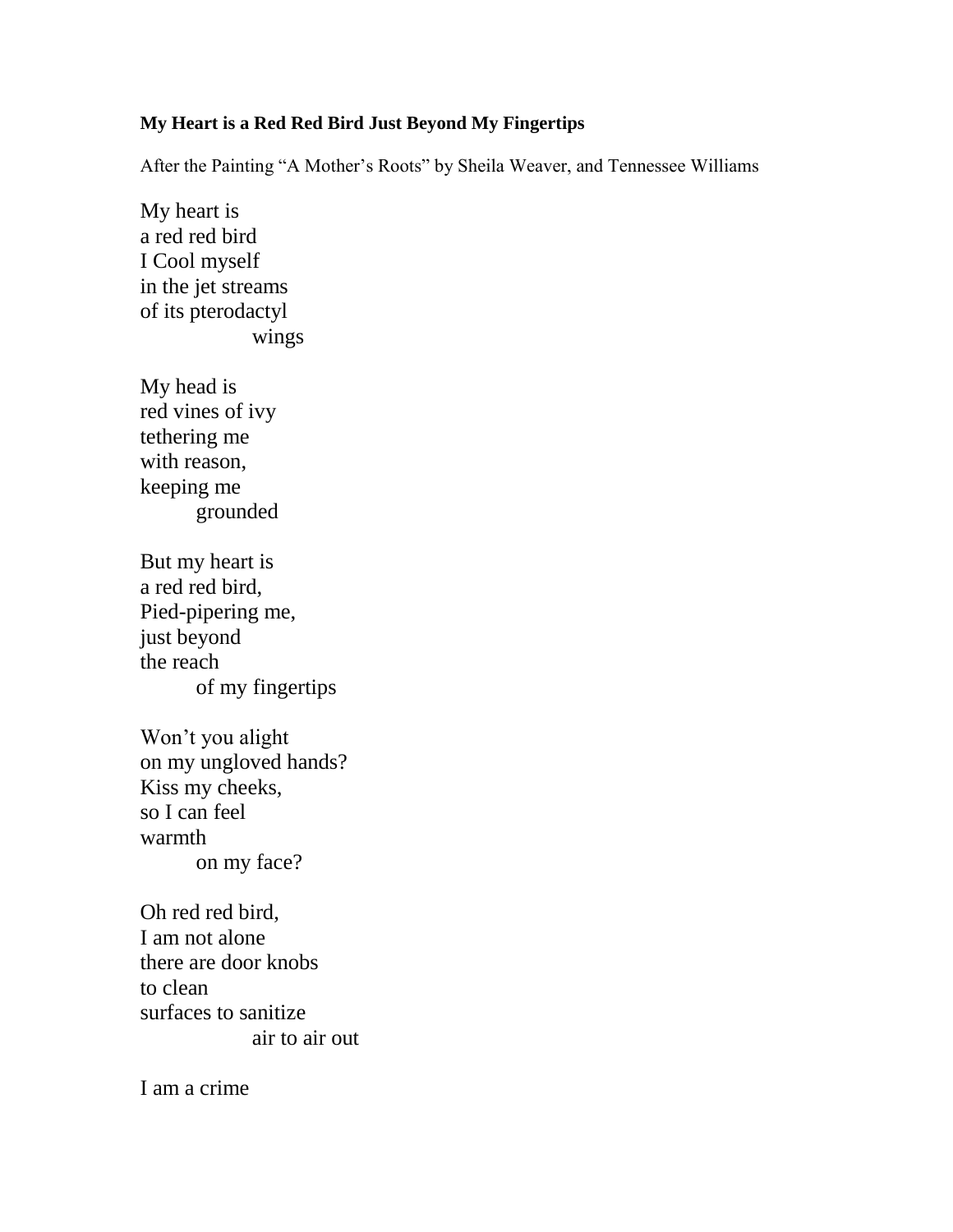show antagonist, a methodical TV villain obliterating DNA

Each fingerprint is unique

Each fingerprint is a poem

Each fingerprint is a labyrinth daring us to try and take flight

Each fingerprint is Cloroxed

By day I am Howard Hughes, Scrubbing my hands raw By night, I am Lady Scottish Play washing my hands in my sleep in advance of tomorrow and tomorrow and tomorrow

Head says stay inside but my heart is a red red bird just beyond the reach of my fingertips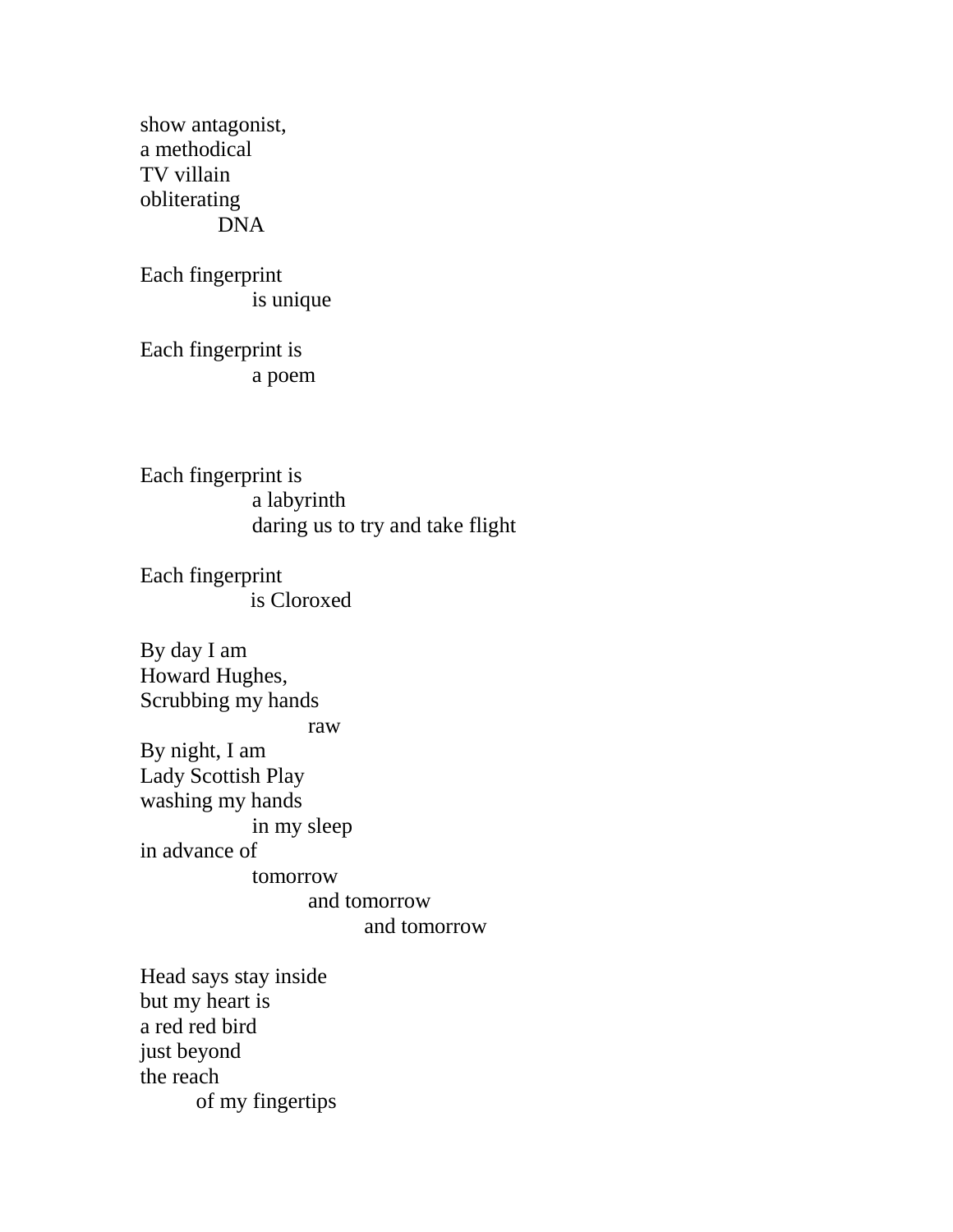Land, red red bird, unfetter me

Open the cage door red red bird I am unafraid

Whisper to me about the rain red red bird I promise I'll stand six feet away

Talk to me like the rain red red bird

Even the statues in my garden wear KN-95s

Sing to me like the rain red red bird I will stretch my ears and listen

Christopher Madden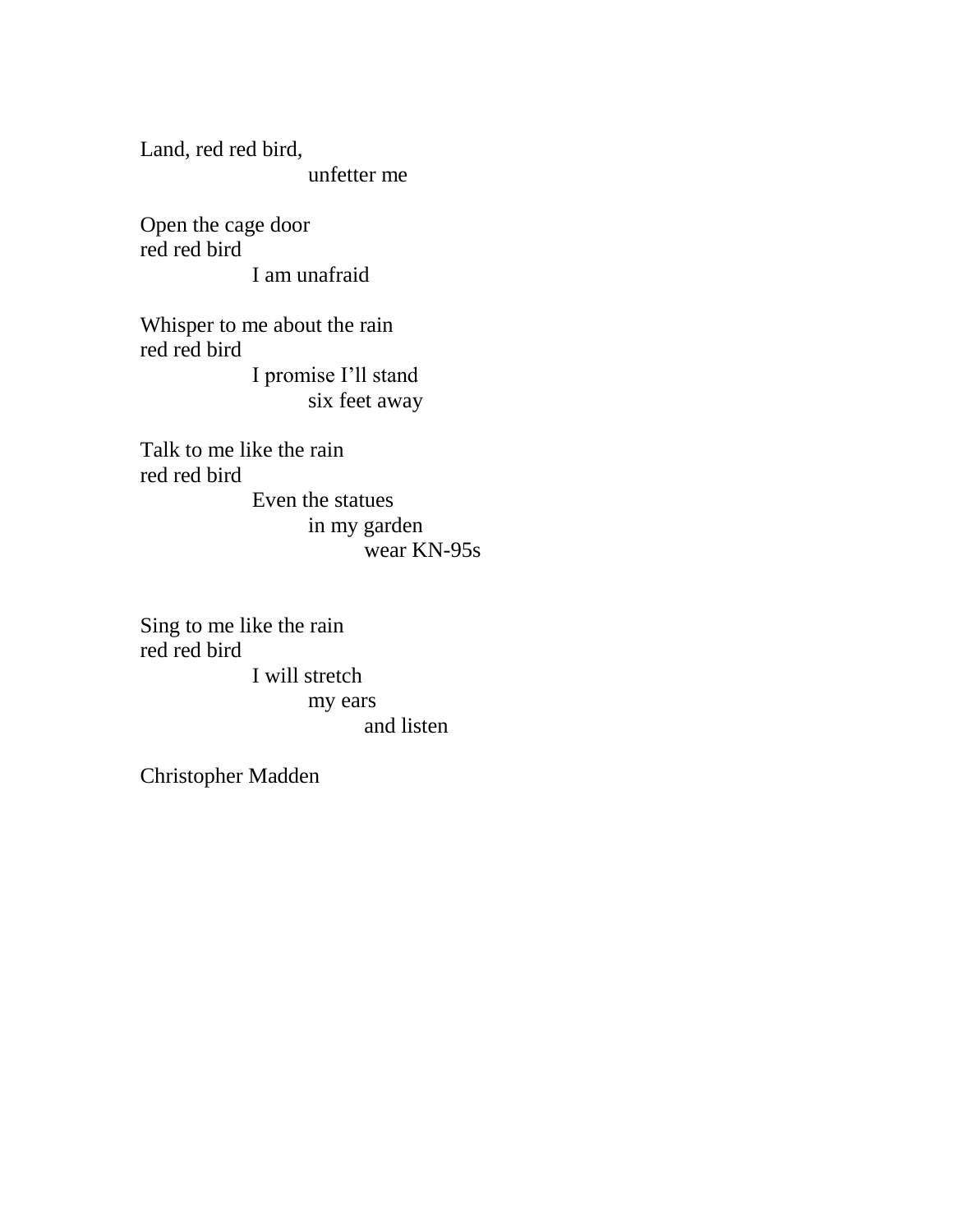

*A Mother's Roots*

Sheila Weaver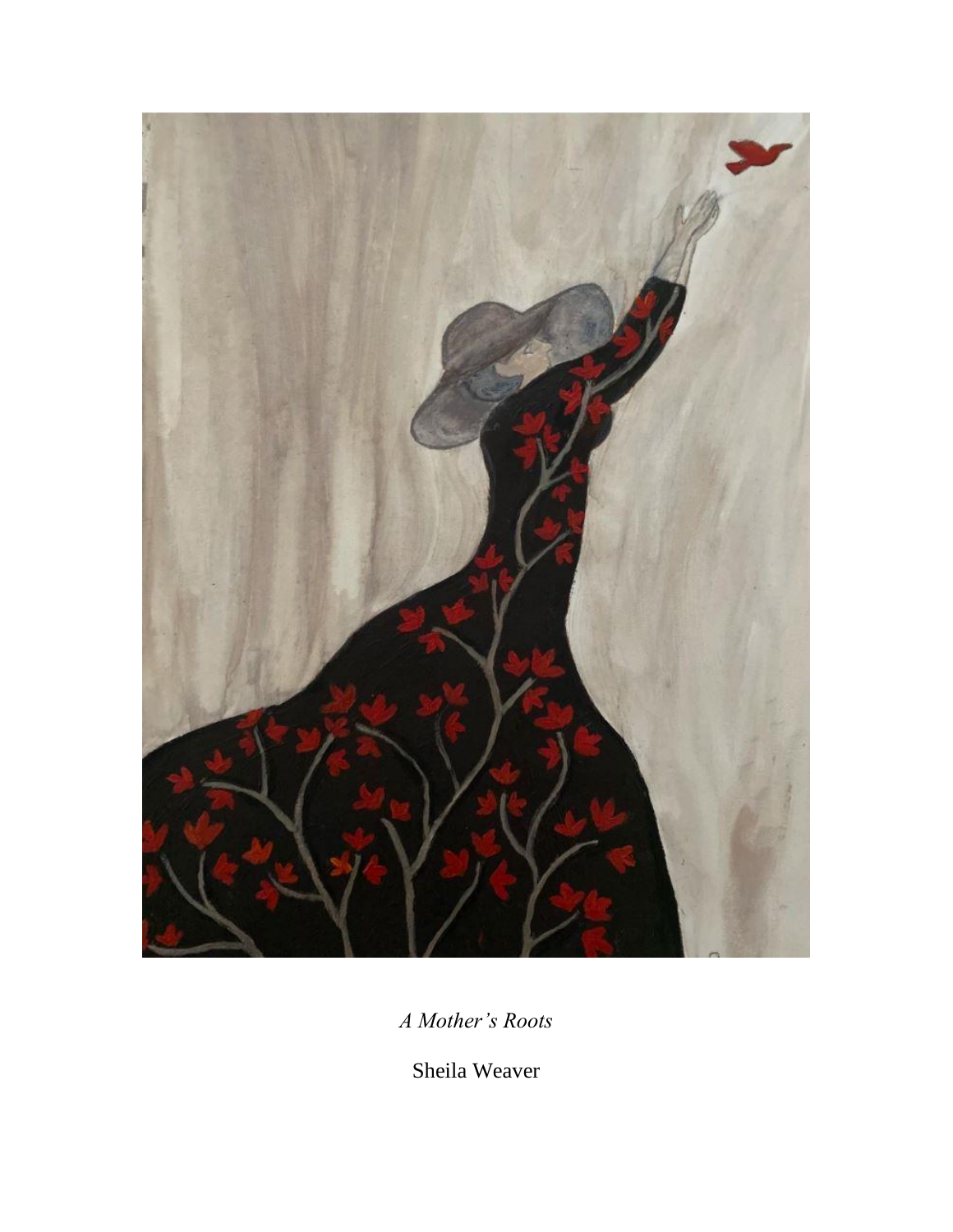*Five Poems: Long Titles, Short Poems*

#### **Driving to the All-Nite Laundromat in New Hampshire to Wash the Heavy Bedding in one of Those Industrial Machines the size of a Mercury Space Capsule**

I saw A bear Cross Route 113

#### **Noticing the Sky after Driving Far Enough Away from the City to Outrun the Long Arms of Light Pollution**

My God, it's full of stars

**In the Dream My Many-gabled Mansion has Babel-sized towers, Hand Carved Trim and Columns, and None of it Ever Needs Painting**

I awake with brush in hand

#### **If I tell You the Mountains are Part of the Sky, Will You Climb Their Reflection in the Lake with Me?**

Same time tomorrow?

#### **That Time a Tree Came Through Our Bedroom Ceiling at Midnight and We Awoke Under Plaster Dust that Made Us Resemble Ghosts**

Ended my contemplation about trees falling in the the forest & the ensuing noise

Christopher Madden